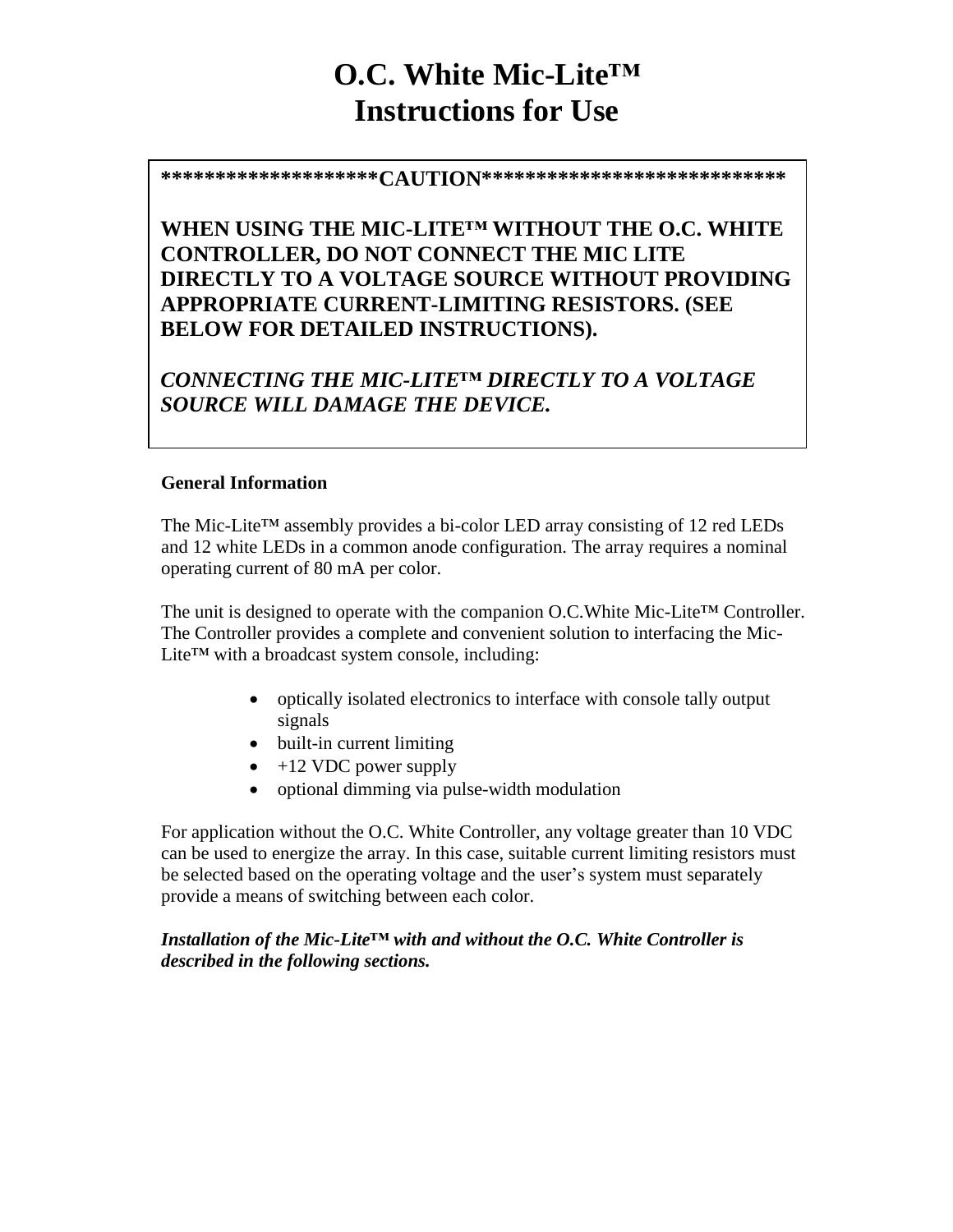#### **Use Without O.C. White Mic-Lite™ Controller**

The Mic-Lite™ LED arrays are designed to operate at 80 mA. A minimum voltage of 10V is required to account for the internal diode drops internal to the array. Only one color at a time should be illuminated, thus at any given time, the operating current should nominally be 80 mA.

*Any power supply with an available output of 10V or more at a load current of at least 80 mA can therefore be employed to energize the Mic-Lite™.*

*The Mic-Lite™ may be operated at voltages less than 10V and currents less than 80 mA, however, the reduced power will result in less light intensity.*

Any circuit that can provide an approximately constant average current to the array can be used. The simplest approach is a fixed-voltage DC source connected to the array through current limiting resistors – this method is described here.

### **CAUTION: Ensure the proper current limiting resistor is selected to avoid possible damage to the LEDs in the Mic-Lite™ Array.**

1. Determine current limiting resistor requirements based on the available DC voltage. Be sure the resistors selected have an adequate power rating.

| Voltage<br><b>VDC</b> | <b>Red Array Resistor</b> | <b>White Array Resistor</b> |
|-----------------------|---------------------------|-----------------------------|
| 10V                   | 43 Ohms 1/2W              | Not required $-0$ Ohms      |
| 12V                   | 68 Ohms 1/2W              | 22 Ohms 1/4W                |
| 15V                   | 100 Ohms 1W               | $62$ Ohms $1/2W$            |
| 24V                   | 220 Ohms 2W               | 180 Ohms 2W                 |

2. Wire the respective resistor in series with each conductor of the Mic-Lite<sup>TM</sup> as shown, with the user-provided control switching configured to complete the circuit between the LED cathode and the negative terminal of the power supply.

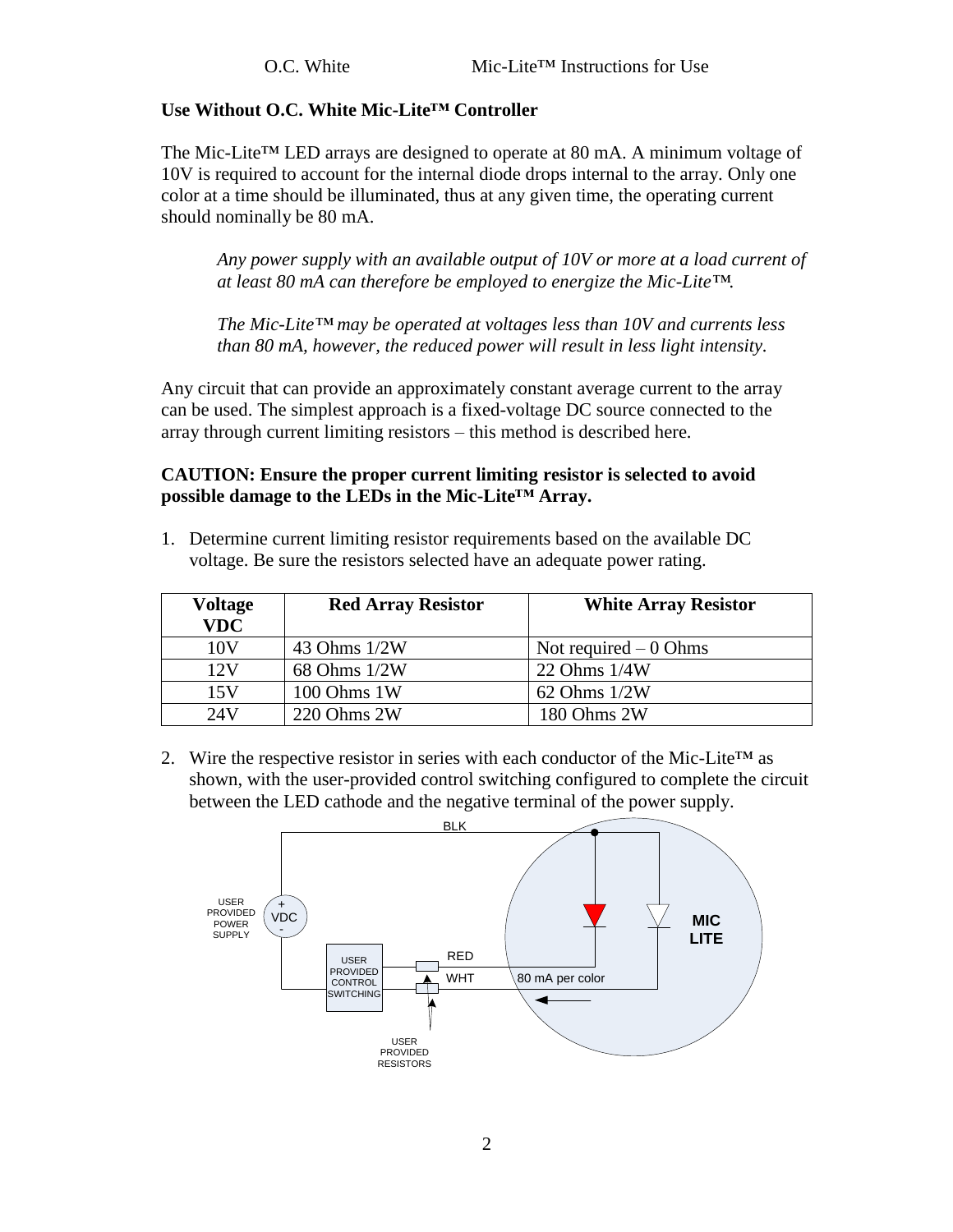## **Use with O.C. White Mic-Lite™ Controller**

- 1. Assemble the Mic-Lite<sup>TM</sup> to the microphone arm and route the cable as desired to the Controller.
- 2. Locate and secure the Controller so the terminal blocks on each end can be accessed by the cables from both the microphone arm and the console's tally output.
- 3. Connect the 3 conductors at the end of the Mic-Lite<sup>TM</sup> cable to the control box terminal block labeled **J2 OUTPUT** per the table below. Check to ensure the connection is firmly secured.

| Mic-Lite <sup>™</sup> Conductor | <b>Controller J2 Terminal</b> | <b>Function</b>     |
|---------------------------------|-------------------------------|---------------------|
| <b>BLACK</b>                    | COM                           | Common Anode        |
|                                 |                               | $+VI$ ED            |
| <b>WHITE</b>                    | W                             | White array cathode |
| <b>RED</b>                      | R                             | Red array cathode   |
| SHIEI D-                        | GND (Do not connect)          | None                |

4. Connect the tally output(s) from the console to the Controller **J1 CONTROL** terminal block. The controller supports a pair of tally signals called "RED" and "WHT". Typically, RED is used as an ON-AIR indication, and WHT for an intercom indication. The RED input overrides the WHT input if both are active.

The interface can be used with normally open contact closures, open-collector or logic-level tally outputs. The equivalent circuit of each input is shown below. To make an input active, apply between 3 and 12 VDC at the terminals in the polarity indicated. Example configurations are shown below.